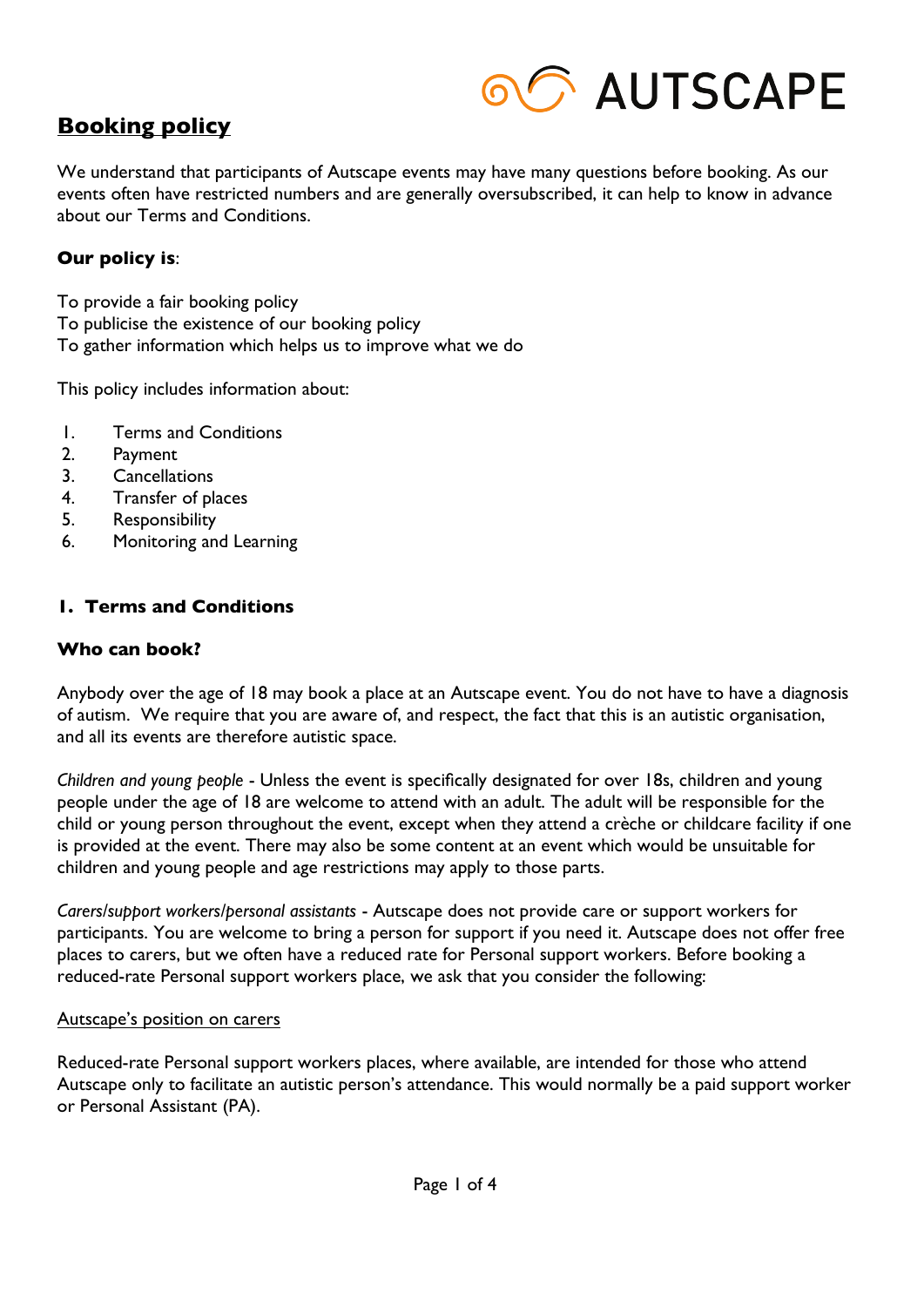Many of Autscape's participants may have support in daily life; however, Autscape creates space that is centred around the needs of autistic people which often reduces or eliminates the need for additional support. As a result, many people who may need support in daily life find that they do not need support at Autscape. In addition, venues charge per person for food and accommodation, and as Autscape is entirely funded by participant fees and private donations, Autscape cannot afford to give free places. We understand that some people would not be able to attend Autscape events without any formal support, so when possible we offer subsidised Personal support workers places.

If a carer is participating in the Autscape programme (for example, if they are attending presentations for their own interest), we ask and trust that they pay the full participant rate. Those who come as Personal support workers are still welcome to attend or participate in some activities when they are not needed by the supported individual.

#### Journalists and Researchers

We wish to preserve an environment where autistic people are free to be themselves without the feeling of being scrutinised; therefore, we strictly limit the number of individuals attending our events to learn about autistic people. All such activities must be in the interests of autistic people and must be approved in advance by our Board of Directors. If you wish to conduct research or any aspect of journalism, e.g. filming, then please contact the board for approval at [secretary@autscape.](mailto:secretary@autscape.org)org.

#### **How to book**

Booking will always be on-line, and a link will be published on the Autscape website when registration is open. Information about the dates registration opens and closes, along with fees, will also be given at that time.

Information on the type of booking system used for that event, for example, 'first come, first served' or booking pool, will also be given by the time registration opens.

For popular events that are likely to be oversubscribed, Autscape will have a booking system that balances autistic traits such as the need for certainty, difficulty making decisions and the need for support.

For residential events, full details of the types of rooms available and dietary options will be given by the time registration opens.

If you are unable to book online, please contact the Registrar by telephone, by post or by email to registrar@autscape.org. Our postal address and telephone number can be found on our website at [www.autscape.org/contact](http://www.autscape.org/contact).

#### **Insurance**

We recommend that you take out insurance in case you have to cancel.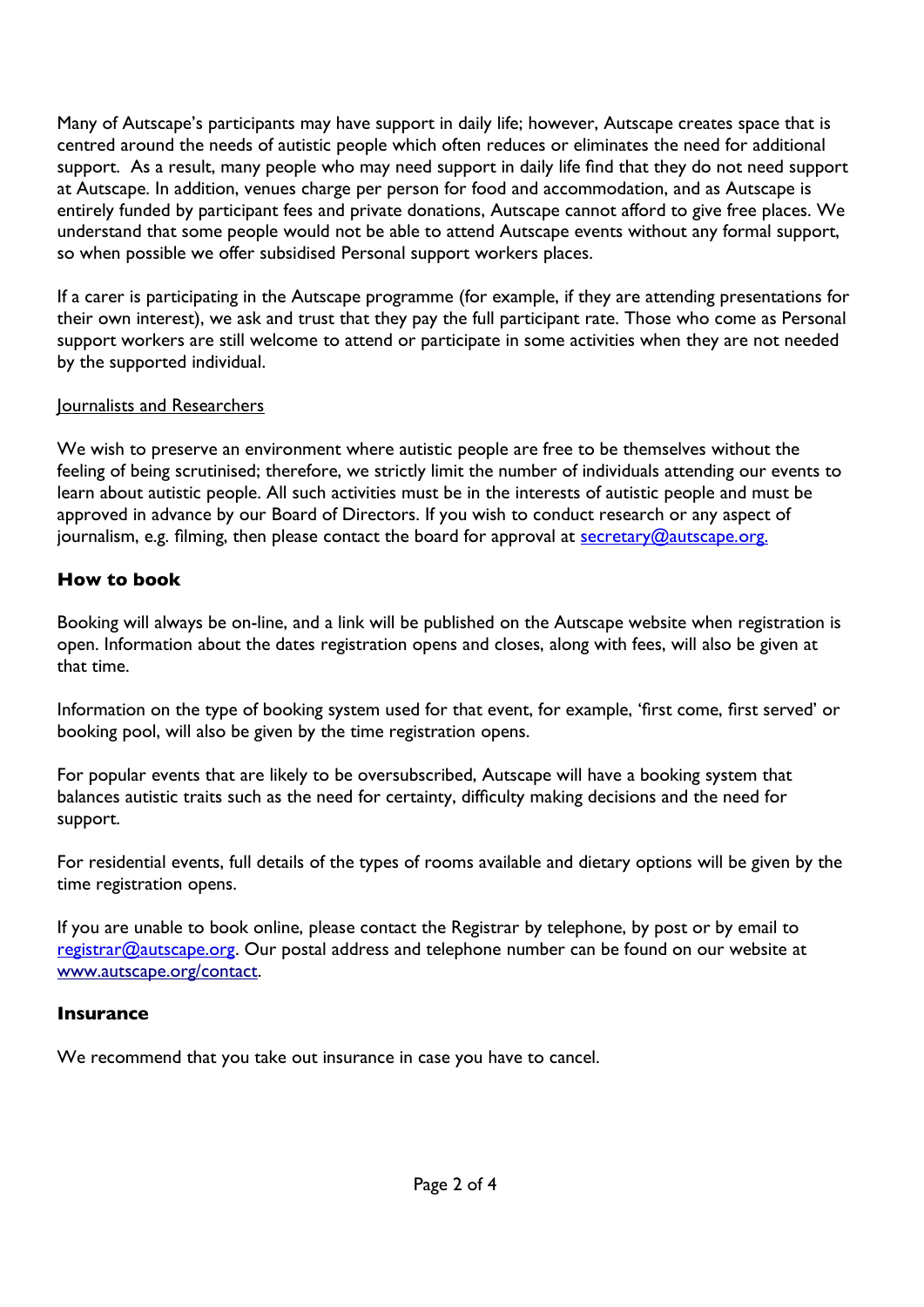### **2. Payment**

### **Deposit/Booking Fee**

When you book you may be asked for a deposit. The deposit will secure your place for a set period.

A deposit will be due immediately.

Deposits are **non-refundable**, except if the Registrar cancels your booking because we are unable to meet your needs, or if full payment of your place was dependent on a bursary and you have not been successful in gaining a bursary.

The deposit is non-refundable because it also serves as an administration/booking fee.

If you are asked to pay the full amount on booking, you will be told what amount would be a nonrefundable booking fee.

## **Full Payment**

When the Registrar accepts your booking, you will be asked to make the full or remaining payment by a set date. If you do not pay the full payment by the date set you will lose your place and any deposit or booking fee you have paid.

If you lose your place, you are welcome to apply again.

### **How to Pay**

Full details on how to pay will be given at the time.

We prefer payments to be electronic e.g. by PayPal, but we also accept cheques. Regretfully, we are unable to accept cash.

### **3. Cancellations**

If you cancel your place before the end of registration, you will be reimbursed your payment less the deposit or booking fee.

If you cancel your place after registration closes, you may be reimbursed your payment less the deposit or booking fee if we are able to fill the place.

If Autscape has to cancel your place due to unforeseen circumstances, you will be reimbursed full payment including any deposit or booking fee.

The board reserves the right to cancel any booking made and accepted automatically via an electronic booking system, provided it has good reason. In this case, the full amount paid will be reimbursed.